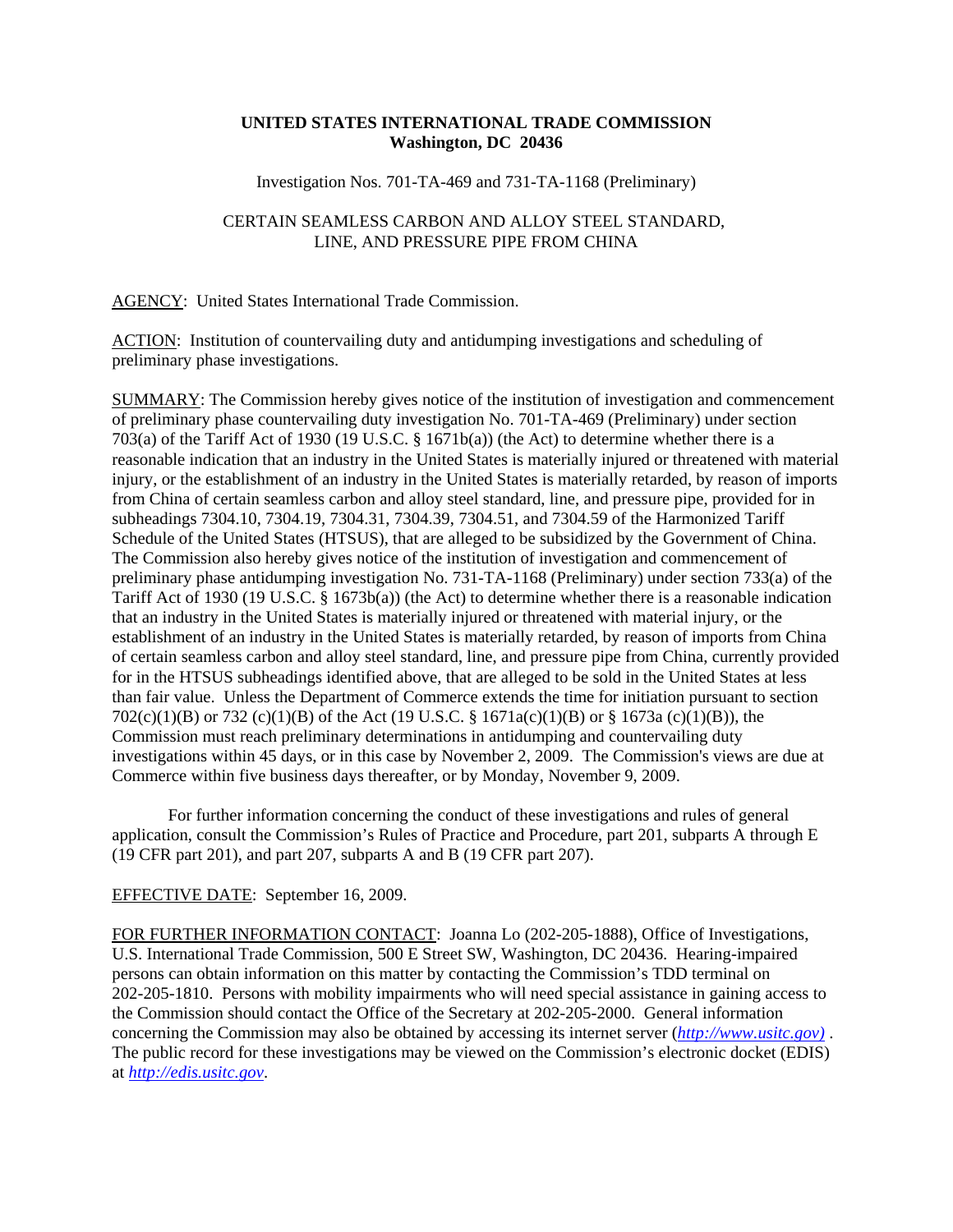## SUPPLEMENTARY INFORMATION:

Background.--These investigations are being instituted in response to a petition filed on September 16, 2009, by U.S. Steel Corp., Pittsburgh, PA and V&M Star L.P., Houston, TX.

Participation in the investigations and public service list.--Persons (other than petitioners) wishing to participate in these investigations as parties must file an entry of appearance with the Secretary to the Commission, as provided in sections 201.11 and 207.10 of the Commission's rules, not later than seven days after publication of this notice in the *Federal Register*. Industrial users and (if the merchandise under investigation is sold at the retail level) representative consumer organizations have the right to appear as parties in Commission countervailing duty and antidumping investigations. The Secretary will prepare a public service list containing the names and addresses of all persons, or their representatives, who are parties to these investigations upon the expiration of the period for filing entries of appearance.

Limited disclosure of business proprietary information (BPI) under an administrative protective order (APO) and BPI service list.--Pursuant to section 207.7(a) of the Commission's rules, the Secretary will make BPI gathered in these investigations available to authorized applicants representing interested parties (as defined in 19 U.S.C. § 1677(9)) who are parties to the investigations under the APO issued in the investigations, provided that the application is made not later than seven days after the publication of this notice in the *Federal Register*. A separate service list will be maintained by the Secretary for those parties authorized to receive BPI under the APO.

Conference.--The Commission's Director of Operations has scheduled a conference in connection with these investigations for 9:30 a.m. on October 7, 2009, at the U.S. International Trade Commission Building, 500 E Street SW, Washington, DC. Parties wishing to participate in the conference should contact Joanna Lo (202-205-1888) not later than October 2, 2009, to arrange for their appearance. Parties in support of the imposition of countervailing or antidumping duties in these investigations and parties in opposition to the imposition of such duties will each be collectively allocated one hour within which to make an oral presentation at the conference. A nonparty who has testimony that may aid the Commission's deliberations may request permission to present a short statement at the conference.

Written submissions.--As provided in sections 201.8 and 207.15 of the Commission's rules, any person may submit to the Commission by noon on October 13, 2009, a written brief containing information and arguments pertinent to the subject matter of these investigations. Parties may file written testimony in connection with their presentation at the conference no later than three days before the conference. If briefs or written testimony contain BPI, they must conform with the requirements of sections 201.6, 207.3, and 207.7 of the Commission's rules. The Commission's rules do not authorize filing of submissions with the Secretary by facsimile or electronic means, except to the extent permitted by section 201.8 of the Commission's rules, as amended, 67 Fed. Reg. 68036 (November 8, 2002). Even where electronic filing of a document is permitted, certain documents must also be filed in paper form, as specified in II (C) of the Commission's Handbook on Electronic Filing Procedures, 67 Fed. Reg. 68168, 68173 (November 8, 2002).